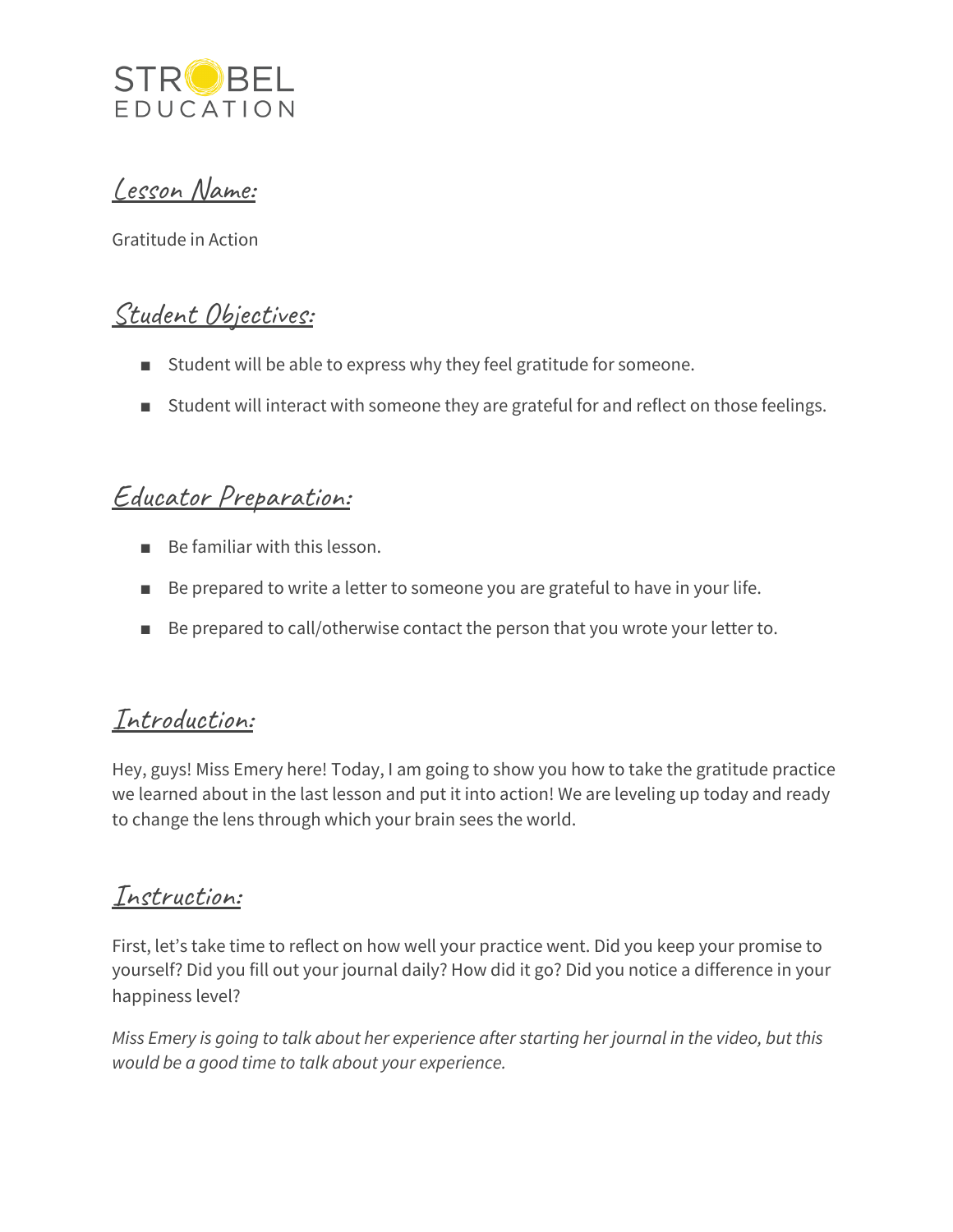

In the first couple of days, I noticed myself looking for things that I could add. I would sit and think about "What happened today that I could put in my journal tomorrow morning?" But soon, it was like I was noticing them in real time. I would have a conversation with a friend and immediately think "I'm putting that in my journal." Or a student would work really hard and do really well on a test. Put that in the journal! Eventually, it became easier to find things. I was noticing the small positive things more and more. Now I am up to five instead of three daily. They say it takes 21 days to create a new habit. So my challenge to you is to keep going! Keep working on your gratitudes daily! After 21 days, I bet it will be so integrated into your routine that you don't even think of it as an extra thing to do anymore.

So… I told you I wanted you to level up today. Here's what we're going to do. I want you to pick one person that you included in your journal this week. Maybe pick someone who surprised you, or someone who is most influential. Make it someone who maybe doesn't know just how grateful you are to have them.

#### *Allow time for students to go through their notebook and pick a person.*

Okay, now we're going to write them a letter. Yes, a real letter. Turn to the next page of your journal and write out this letter. Tell them you are so thankful for them, and make sure to tell them why! It doesn't have to be terribly long, but make sure it is from the heart.

*In the video, Miss Emery records herself writing a letter to her friend Stephanie. This would be a good time to model this to your students by writing your own letter! Here is Miss Emery's that you can share as well.*

I am going to write mine, and you can use this as a guide if you want, but make sure that you are making it unique to the relationship between you and that person! Pause the video to make sure you have plenty of time to get your thoughts on paper.

#### "Dear Stephanie,

I am writing to you to tell you just how thankful I am to have you as my friend. I can't believe that being randomly paired as group members has led to a lifelong friendship. You are such a dedicated friend; our friendship isn't surface level. I admire so much your ability to give so much to the people in your life. It is my prayer that everyone has a friend like you—one that they can laugh with, cry with, celebrate with, and live life with. You always have my back and are there to support me and all my crazy antics, but you're also never afraid to have hard conversations with me. Let me take the time to tell you this too—you are an amazing teacher!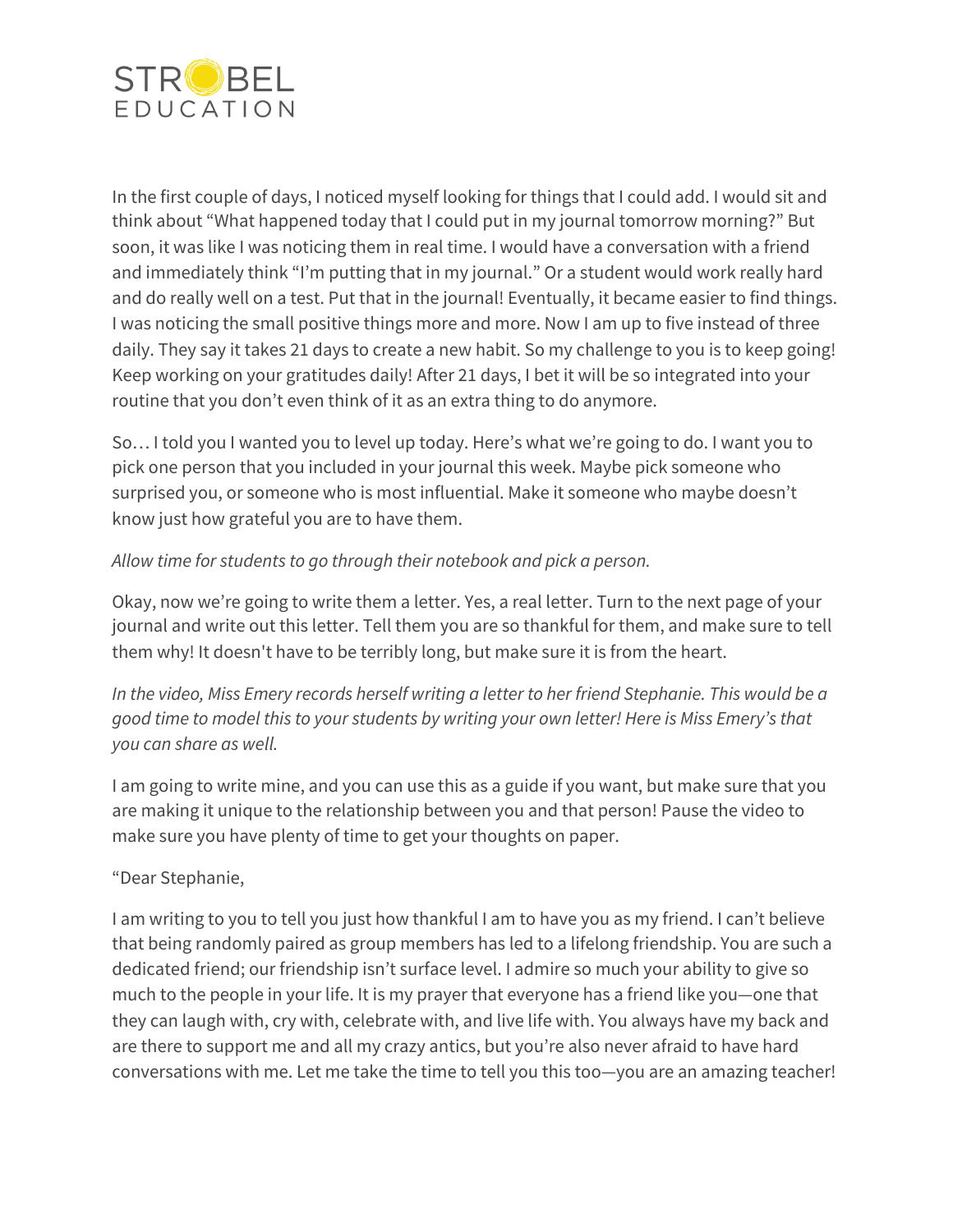

I don't have to be your student to know that. I know that you make your kids feel loved and welcomed everyday. I am so proud to call you my friend.

Love,

Tiffani"

*Allow students to write their own letter. Let them have as long as they need. Reassure them that it is okay to be emotional and to need time to gather their thoughts (Miss Emery definitely cried writing hers!).*

How are you feeling? Do you think this feeling will follow you for the rest of the day? How do you think we could share this feeling with others?

*Allow students to discuss their answers.*

### Interaction:

Remember how I told you we were going to level up today? Here's the real challenge. That person that you wrote your letter to: call them. Yes, on the phone. I want you to call them and read them the letter that you wrote them. Now, maybe you wrote the letter to someone like a teacher, and you don't have their phone number. So send them an email! I promise you, it will make anyone's day (especially your teacher!) to open their email and find that letter. Be creative in getting in contact with them if you have to! Just make sure they hear it.

Like I said, I promised you I was going to walk the walk. I'm going to call my friend Stephanie and read her my letter.

Use this time to call the person that you wrote your letter to. It's okay to be emotional. If you *watched the video, you know that Miss Emery cried a lot. It's good to feel these emotions. Work with your students to help contact their person and help them work through all the emotions that they are feeling.*

*Feel free to show the interaction between Miss Emery and Stephanie. It was a raw interaction that is impossible to transcribe here.*